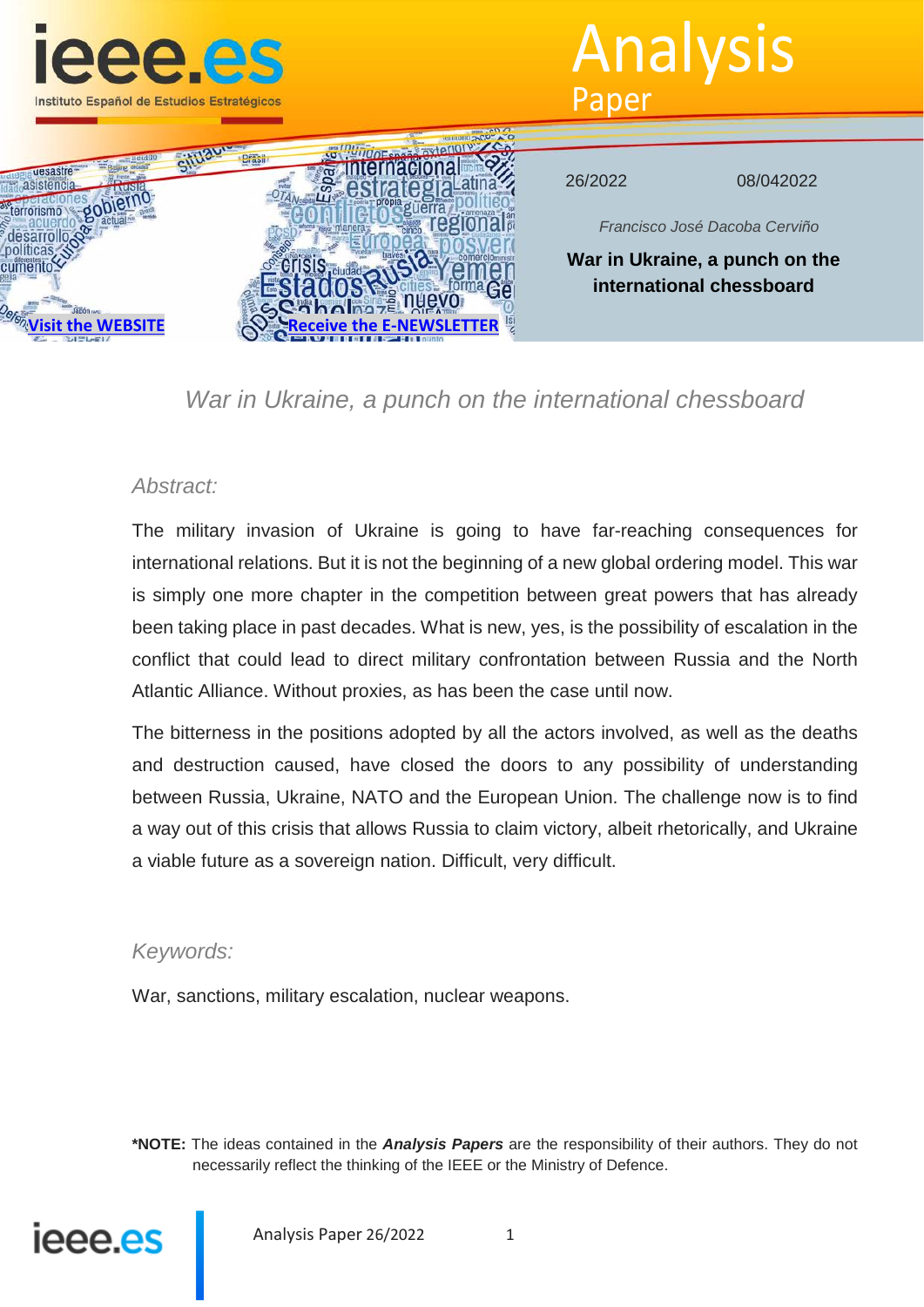ieee.es

# Guerra en Ucrania, un puñetazo sobre el tablero internacional

# Resumen:

La invasión militar de Ucrania va a tener consecuencias de gran calado para las relaciones internacionales. Pero, en contra de lo que se ha llegado a afirmar, no es el comienzo de un nuevo modelo de ordenamiento global. Esta guerra es, sencillamente, un capítulo más de la competición entre grandes potencias que ya se venía produciendo en las pasadas décadas. La novedad, eso sí, es la posibilidad de escalada en el conflicto que pudiera llevar al enfrentamiento militar directo entre Rusia y la Alianza Atlántica. Esta vez, en contra de lo que venía siendo habitual hasta ahora, sin actores interpuestos, sin proxis.



El enconamiento en las posiciones adoptadas por todos los actores implicados, así como las muertes y la destrucción causadas, han cerrado las puertas a cualquier posibilidad de entendimiento razonable entre Rusia, Ucrania, la OTAN y la Unión Europea. El reto de revertir este bloqueo consiste en encontrar una salida a esta crisis que permita a Rusia cantar victoria, aunque sea de manera retórica, y a Ucrania un futuro viable como nación soberana. Difícil, muy difícil.

## Palabras clave:

Guerra, sanciones, escalada militar, armas nucleares.

### **How to cite this document**:

DACOBA CERVIÑO, Francisco José. *War in Ukraine, a punch on the international chessboard.* IEEE Analysis Paper 26/2022.

https://www.ieee.es/Galerias/fichero/docs\_analisis/2022/DIEEEA26\_2022\_FRANDAC\_Ucrania ENG.pdf and/or bie<sup>3</sup> link (accessed on day/month/year)

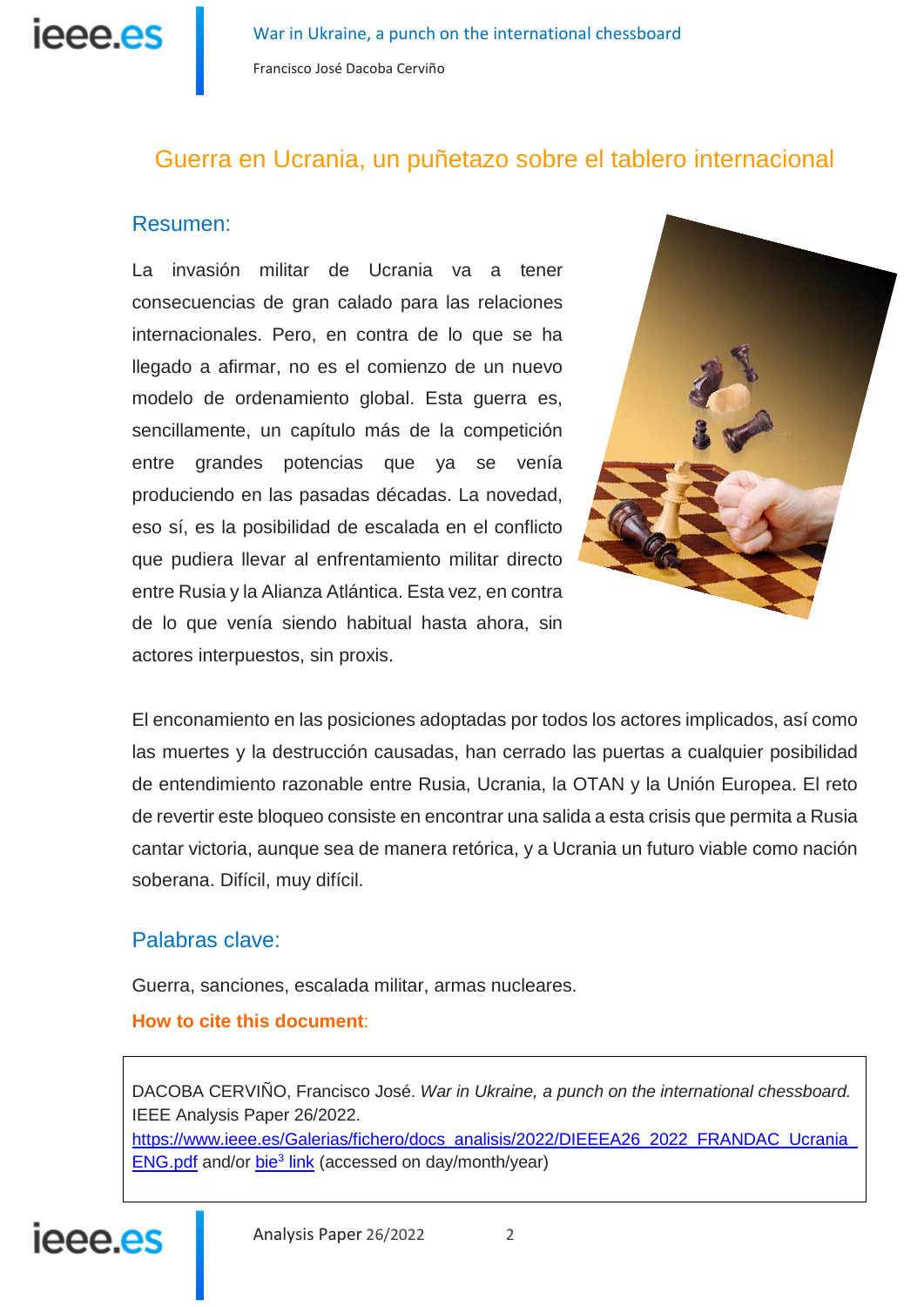*Force is the right of beasts* Marcus Tullius Cicero

Everything changed on 24 February.

In the months and weeks leading up to that date, the debate in specialist circles in the West was framed from two temporal perspectives. In the short term, in the immediate term, speculation about possible scenarios of Russian military intervention in Ukraine was rampant. Scenarios ranged from maintaining hybrid pressure on Ukraine (intimidatory deployment near the common border, cyberspace actions, diplomatic pressure, threats of gas supply restrictions...), through limited intervention in the south and east of the country, to a possible full-scale invasion, the seizure of Kiev and the overthrow of the Zelensky government as the top option. To be honest, the latter possibility was considered by many to be the least likely. Those of us who thought so were wrong.

On the other hand, there were also many analyses of the geopolitical background that had brought us to this point: the interests at stake, the threats perceived by one side or the other, the demands, the unjustifiable excuses, the mistakes made. Discussions repeatedly returned to the consequences of the Cold War, the collapse of the Soviet Union, NATO's enlargement to the East, Russia's interventions in Georgia, Ukraine (2014), Syria, Belarus and Kazakhstan.

All this has now been put on the back burner, playing second fiddle to the gravity of events. The invasion of a sovereign country, in the 21st century and in the heart of Europe, raises the urgency of finding an acceptable way out to the top of the agenda.

In this tragedy with many victims, the role of the big loser is unequivocally that of Ukraine. Condemned to continue to watch Europe from the sidelines, to accept that its integration into NATO is for the moment unthinkable, to accept that the mutilation of its territory is unlikely to be reversed and to be forced to submit to the designs of an overbearing and brutal neighbouring power. With millions displaced, its infrastructure destroyed, its economy reduced to subsistence levels and, worst of all, with no credible prospect of an

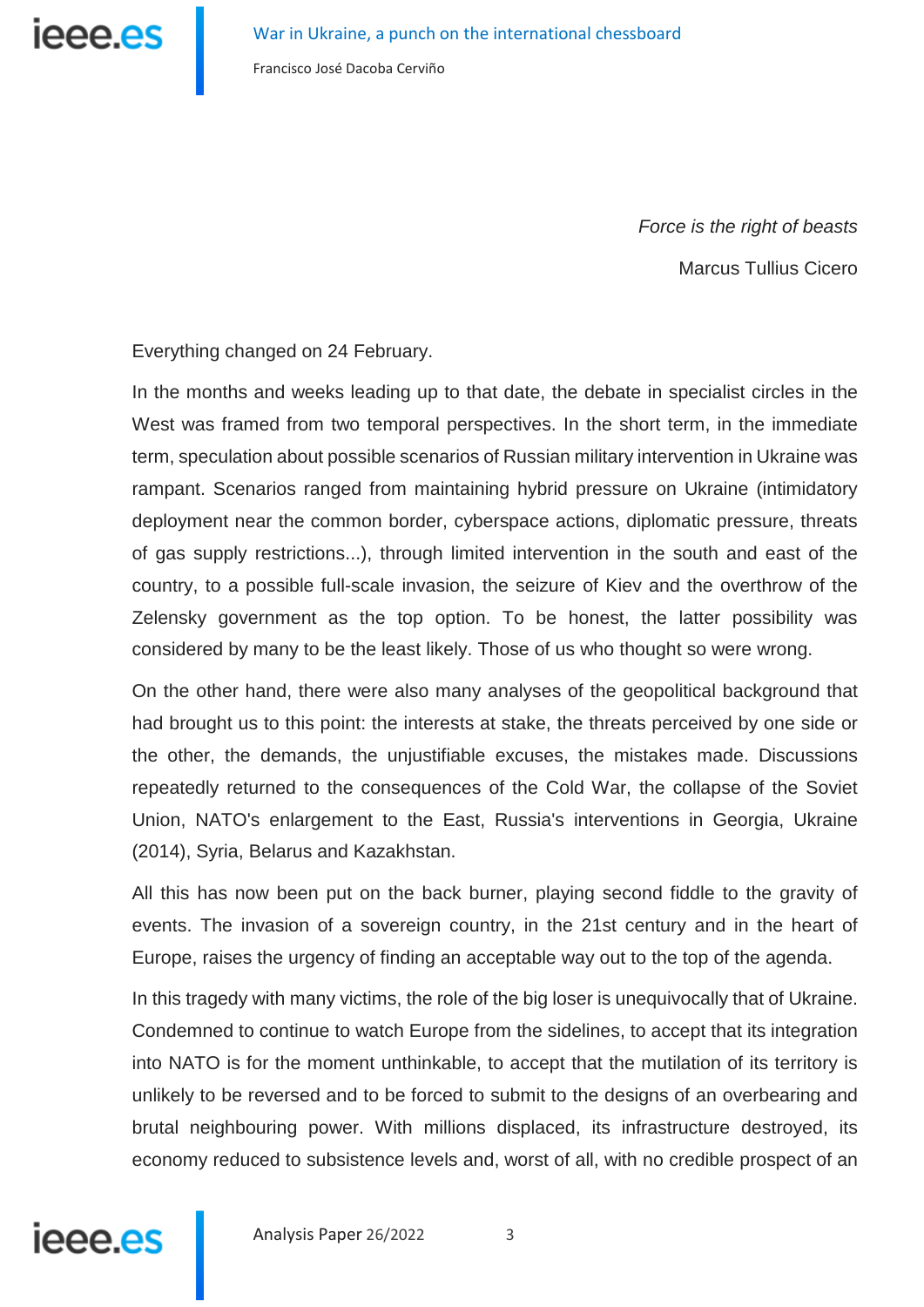ieee.es

Francisco José Dacoba Cerviño

imminent recovery. Limited sovereignty, Brezhnev-style, decades after the demise of the Soviet Union.

#### **The role of the big three**

Russia's increasing pressure on Ukraine prior to the 24 February attack, as well as Moscow's repeated demands to prevent Ukraine's NATO membership and to move NATO's military presence away from Russia's borders, were interpreted by the Allied ranks as an expression of Russia's desire to redesign the European security framework that emerged in Helsinki-1975. In the absence of a detailed definition of this new framework, a far from simple task in theory, the relevance of an *aggiornamento* did not seem far-fetched. This half-century in the history of the old continent has been very intense: one of the signatories of those agreements, the USSR, simply no longer exists, and the strategic balance in Europe has changed substantially. This is why there was no shortage of voices on both sides of the Atlantic calling for the consideration of a special status for Ukraine and for the revitalisation of arms control measures and transparency in military activities, so badly damaged in the last decade with the withdrawal of both Russia and the United States from almost all the agreements signed in the past. But the invasion makes the opening of a negotiating table on this issue unfeasible at present.

Russia's aggression has kicked the European and global geopolitical chessboard, opened Pandora's Box and triggered a crisis that can no longer have a good outcome. Has the Kremlin overestimated its forces and underestimated the resilience of the Ukrainian people and the West's determination to repel the invasion? Even if the military defeat of Ukraine, costing more or less resources on the ground and more or less human lives, including Russian lives, is possible, Moscow will face a worrying reality: thousands of dead Russian soldiers, sanctions, flight of companies and capital, cutbacks in the supply of high-tech components, a domestic economic crisis and increased dependence on China.

The US exit from Afghanistan last summer, as well as the almost immediate unveiling of the agreement between the United States, the United Kingdom and Australia (AUKUS), were but two clear signs that Washington's turn towards the Pacific, initiated by previous presidents, was also in full force for Biden. The new administration is not completely abandoning Europe, but China remains the object of its greatest concern.

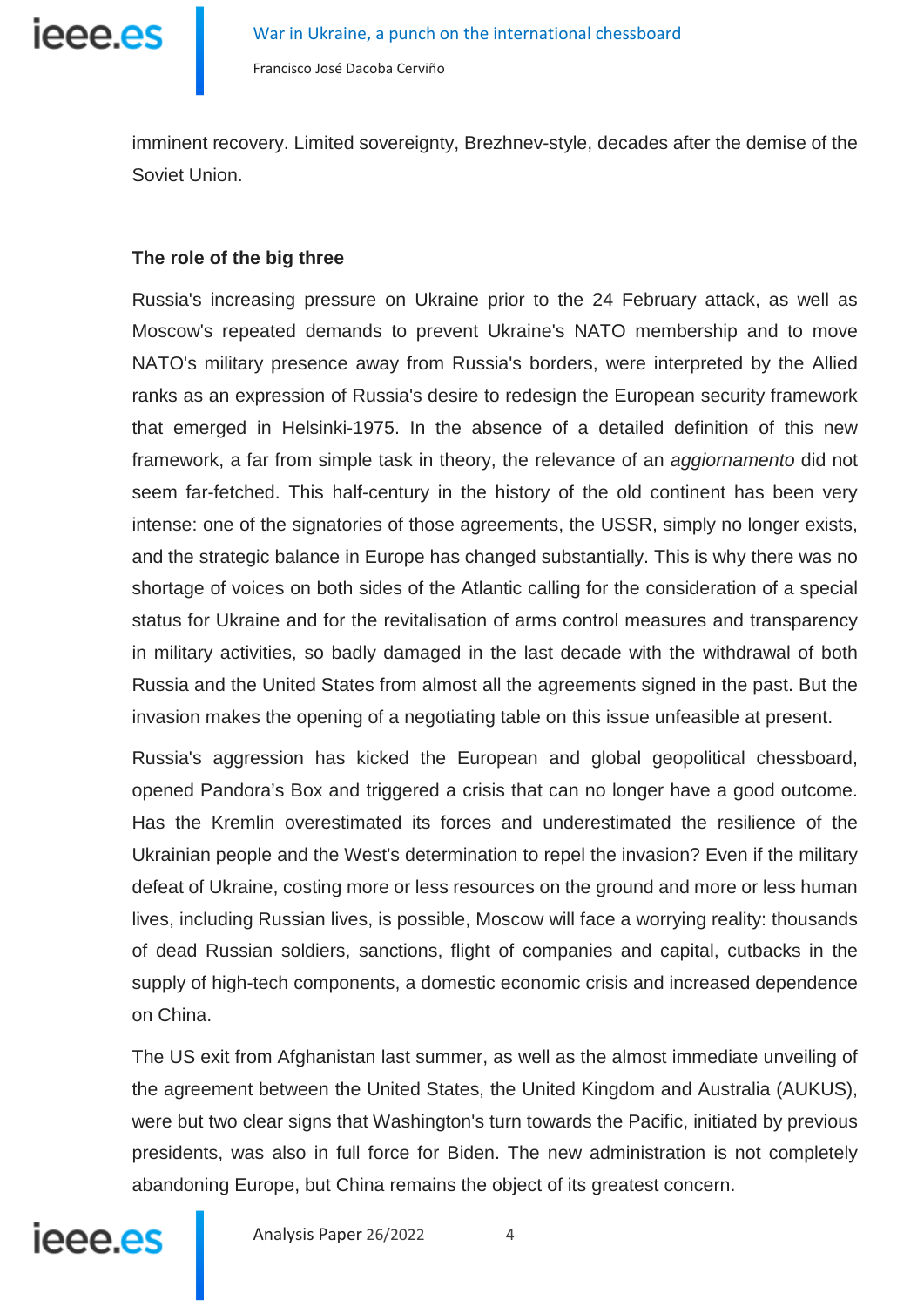The United States has, since the beginning of the military build-up in the vicinity of Ukraine in the months leading up to the invasion, carried out a complete rejection of Moscow's demands. They wholeheartedly supported by the UK with this stance. Russia's move to cross the threshold between the always fuzzy grey zone and open warfare gives America the opportunity to show a resolve and determination that had been severely wounded after the regrettable withdrawal from Afghanistan, and thereby send a clear message to the two revisionist great powers that Washington will defend its status and hegemony at any cost. Regaining lost credibility means not letting Ukraine fall today, and not letting Taiwan fall tomorrow.

The countries of the European Union, for their part, aware of their role as subsidiary victims in a conflict that, in the end, is to be settled on their own soil, launched an intense campaign of "convincing" Putin not to take the decision that he eventually did. The Brussels authorities, as well as the leaders of France and Germany, among others, repeatedly travelled to Moscow. Europe's diplomatic gamble, however, failed, and Anglo-Saxon assertiveness prevailed.

At this point, it is difficult to imagine a negotiated solution to the conflict that would satisfy both Russian demands and Ukraine's grievances. If any power can attempt to do so with any guarantee of success, it has to be China. With the United States ruled out because of its clear opposition to Moscow, no one better than Beijing can take on this responsibility. And, in a way, it must not be lacking in desire. But it will only do so if it is assured of success in mediation and, with it, a shining role as a reliable and responsible global power. The deep understanding between the two presidents, Xi and Putin, and the confluence of interests vis-à-vis the common American adversary/enemy is well known. From this point of view, it is in Beijing's interest that the United States, which for years now has been engaged in China's Indo-Pacific neighbourhood and with which it has a fierce commercial, technological and geopolitical confrontation, should be forced to diversify its efforts and to undo, to some extent, the path that was leading it away from Europe and towards China's seas. But it is no less true that the great Asian country is, fundamentally, a commercial giant whose market is the whole world. For such a power, nothing is more worrying than a global scenario of widespread instability and war at home for some of its best clients: the European Union and Ukraine itself. The possibility of a sanctions package also being adopted against China is a scenario it will try to avoid at all

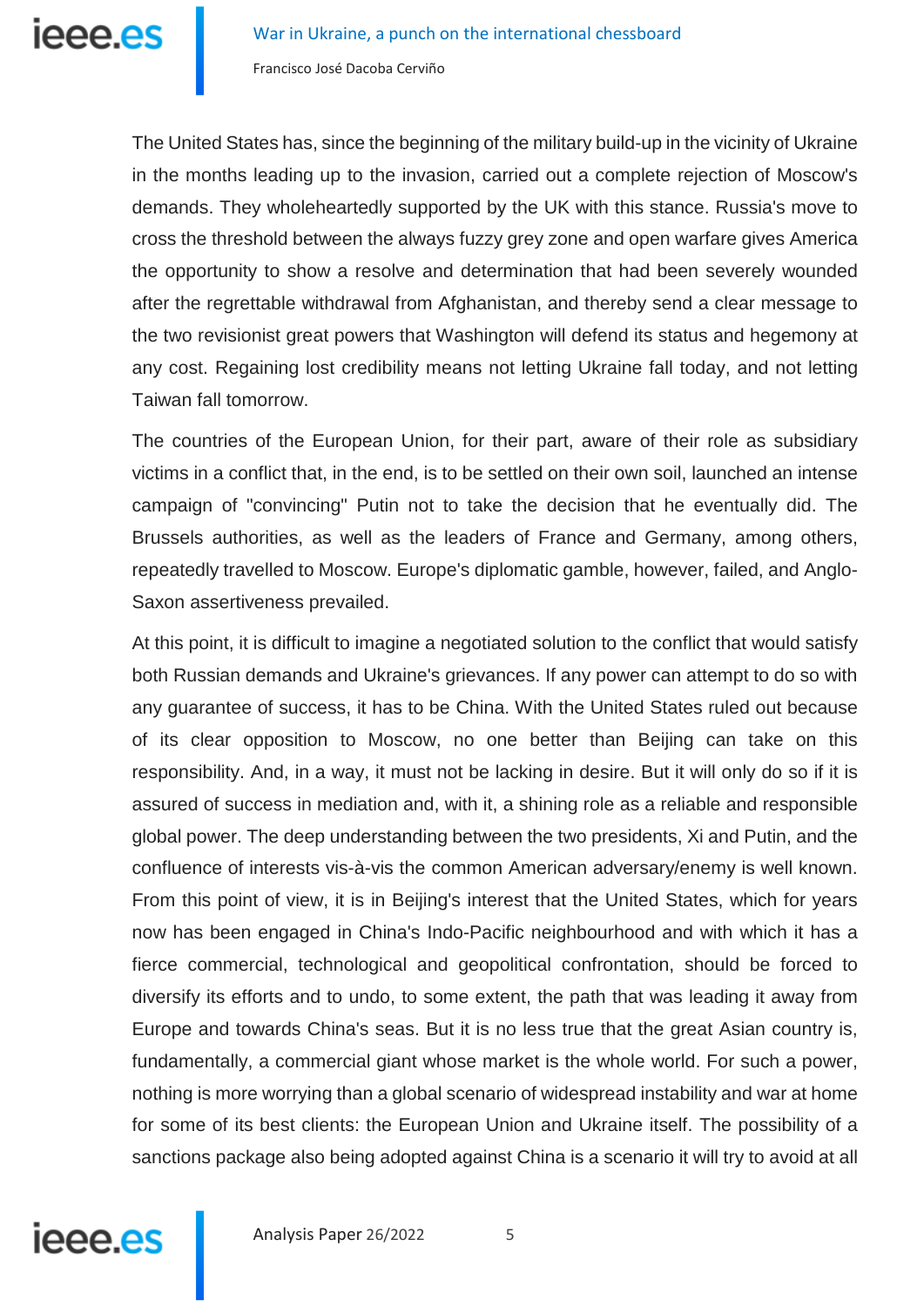

costs. It will not be affinity with Russia or animosity towards the West that will determine China's final stance, but purely and simply the defence of its own interests.

#### **The day Europe lost its innocence**

The crisis in Ukraine did not begin on 24 February. One need only recall the pressures and threats over the years, the seizure of Crimea and the continued destabilisation of the Donbas. Faced with this reality, the EU reacted with more literature than practical measures. It is true that the Global Strategy<sup>1</sup> approved in 2016 already reflects the concern that Russian assertiveness raised, and that is why the document speaks not only of soft power, but also of hard power, and of Strategic Autonomy. The current president of the European Commission has, from the outset, expressed her intention to have a more geopolitical Commission, and her High Representative often repeats that Europe must be a respected actor, especially in its immediate surroundings. But these good intentions did not materialise into meaningful action. The will to equip itself with a credible military tool is still circling in the Brussels labyrinth, and dependence on Russian gas has not only not been reduced over the past decade, but has actually increased.

To the surprise of all and sundry, on this occasion the European reaction to the invasion has been more forceful than the precedents suggested. Strong sanctions, coordinated with the United States, which, in addition to the Russian economy, will undoubtedly have painful repercussions for Europeans as well. The most significant reaction, in terms of breaking with a position it has maintained since the end of the Second World War, is that of Germany: indefinite suspension of the opening of the Nord Stream 2 gas pipeline, weapons supplies to Ukraine, an increase in defence budgets to 2% of German GDP, immediate spending of 100 billion euros for the Bundeswehr and even the questioning, for the moment in only a verbal manner in some circles<sup>[2](#page-5-1)</sup>, of the total closure of nuclear plants decreed by Chancellor Merkel. In Finland and Sweden it is no longer taboo to discuss NATO membership. Denmark is considering joining the Common Security and Defence Policy, which it has so far stayed out of. Switzerland has, at least in this particular case, set aside its sacrosanct neutrality. Hungary questions, but does not prevent, the

<u>.</u>

<span id="page-5-1"></span><span id="page-5-0"></span><sup>1</sup> Global Strategy for the Foreign and Security Policy of the European Union. Availabl[e at eugs\\_en\\_.pdf \(europa.eu\)](https://eeas.europa.eu/archives/docs/top_stories/pdf/eugs_es_.pdf) <sup>2</sup> [The](https://www.efe.com/efe/espana/economia/el-ifo-aleman-aboga-por-posponer-abandono-de-la-energia-nuclear-guerra/10003-4748843) German Ifo advocates postponing the abandonment of nuclear energy because of the war. Available in *The* [German Ifo advocates postponing the abandonment of nuclear energy because of the war | Economy | Agencia EFE](https://www.efe.com/efe/espana/economia/el-ifo-aleman-aboga-por-posponer-abandono-de-la-energia-nuclear-guerra/10003-4748843)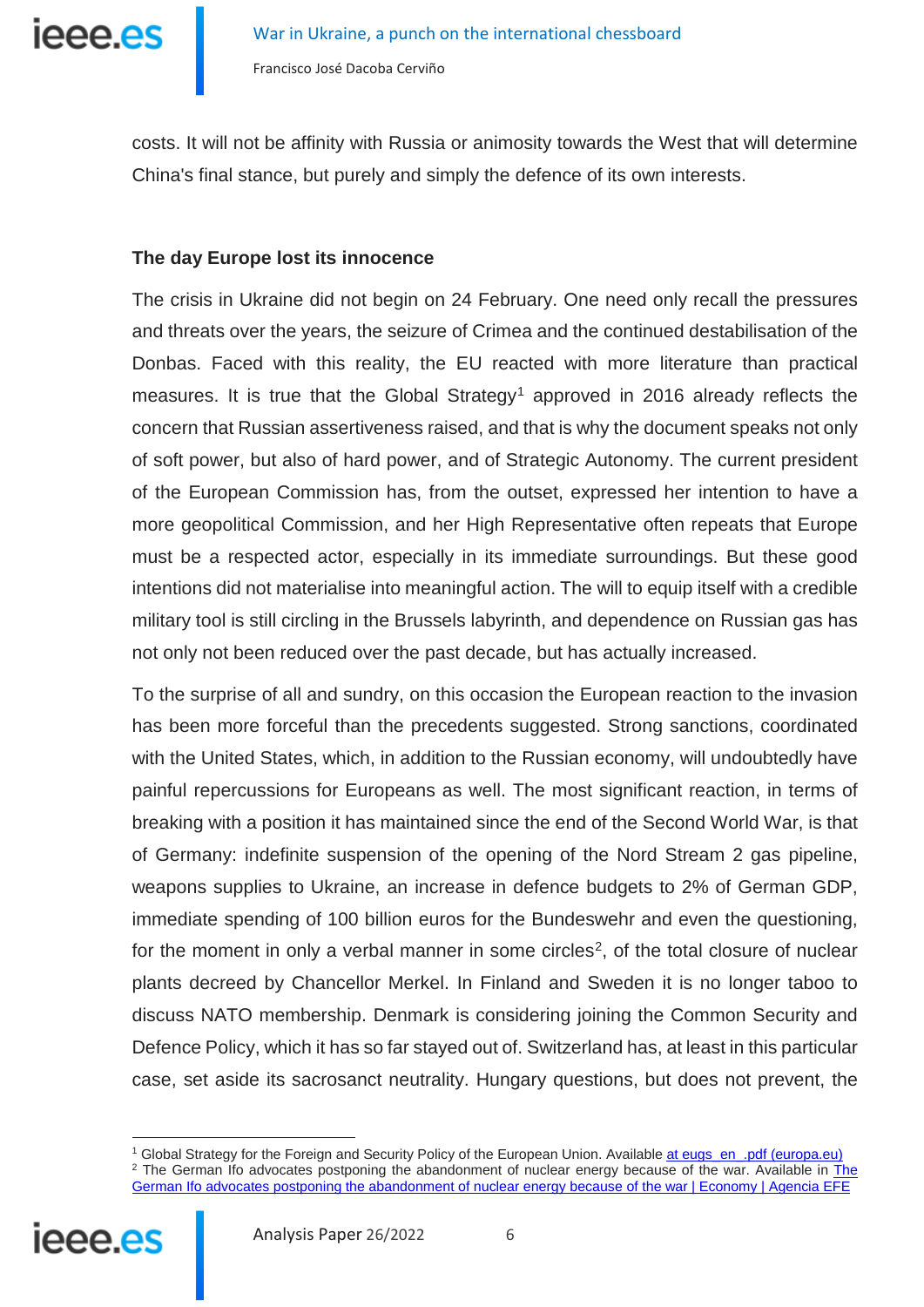

Union's firmness. It remains to be seen whether this European cohesion and this being in step with transatlantic allies will stand the test of time and the rebound effects of sanctions on Europe itself. This time, however, everything seems to indicate that Europe has definitively lost its innocence.

#### **(some) No collateral whatsoever damage**.

An old military aphorism says that battles are not fought to be lost. Even if we do not know how the military operation that invaded Ukraine was planned, it does not seem too risky to conclude that the ground campaign did not unfold according to Moscow's expectations. At the time of writing, more than a month after the invasion, there has been no rapid conquest of relevant military objectives, nor has the Ukrainian government collapsed. The prestige of an armed forces that was supposed to be modernised and highly effective is now in question. But beyond this speculation, some other collateral damage to Russia is readily identifiable.

In such a scenario, time also works against the invader, as the images of destruction and casualties translate into delegitimisation and discrediting, both within and beyond the borders. The repeated message of fraternity between the Russian and Ukrainian peoples has lost all credibility among the Ukrainian population, including Russian speakers<sup>3</sup>. By denying Ukraine's existence as a nation, the aggression and destruction wrought by Russian forces have achieved the opposite, creating the concept and feeling of a Ukrainian homeland. In Eastern European countries, too, the feeling of rejection of "Russianness" is growing, in an unfortunate generalisation that does not discriminate between the Russian people and their current government. Whatever the outcome of the conflict, the inevitability of reducing, and eventually severing, Europe's energy and trade dependence on Russia will already be evident to Europe. Trust in, and reliability of, an interlocutor that many already consider toxic will not be restored until the current situation changes substantially. The impact on the population of the extremely harsh sanctions imposed will be profound. Replacing the entire Russian market with Europe with the Chinese market will be impossible and, in any case, will only deepen Moscow's dependence on Beijing.

<span id="page-6-0"></span><sup>&</sup>lt;sup>3</sup>These Russian speakers in Ukraine reject Putin's war. NBC News. 3 March 2022]. Available at: These Russian [speakers in Ukraine reject Putin's war \(nbcnews.com\)](https://www.nbcnews.com/news/world/russian-speakers-ukraine-reject-putins-war-rcna18880)



<u>.</u>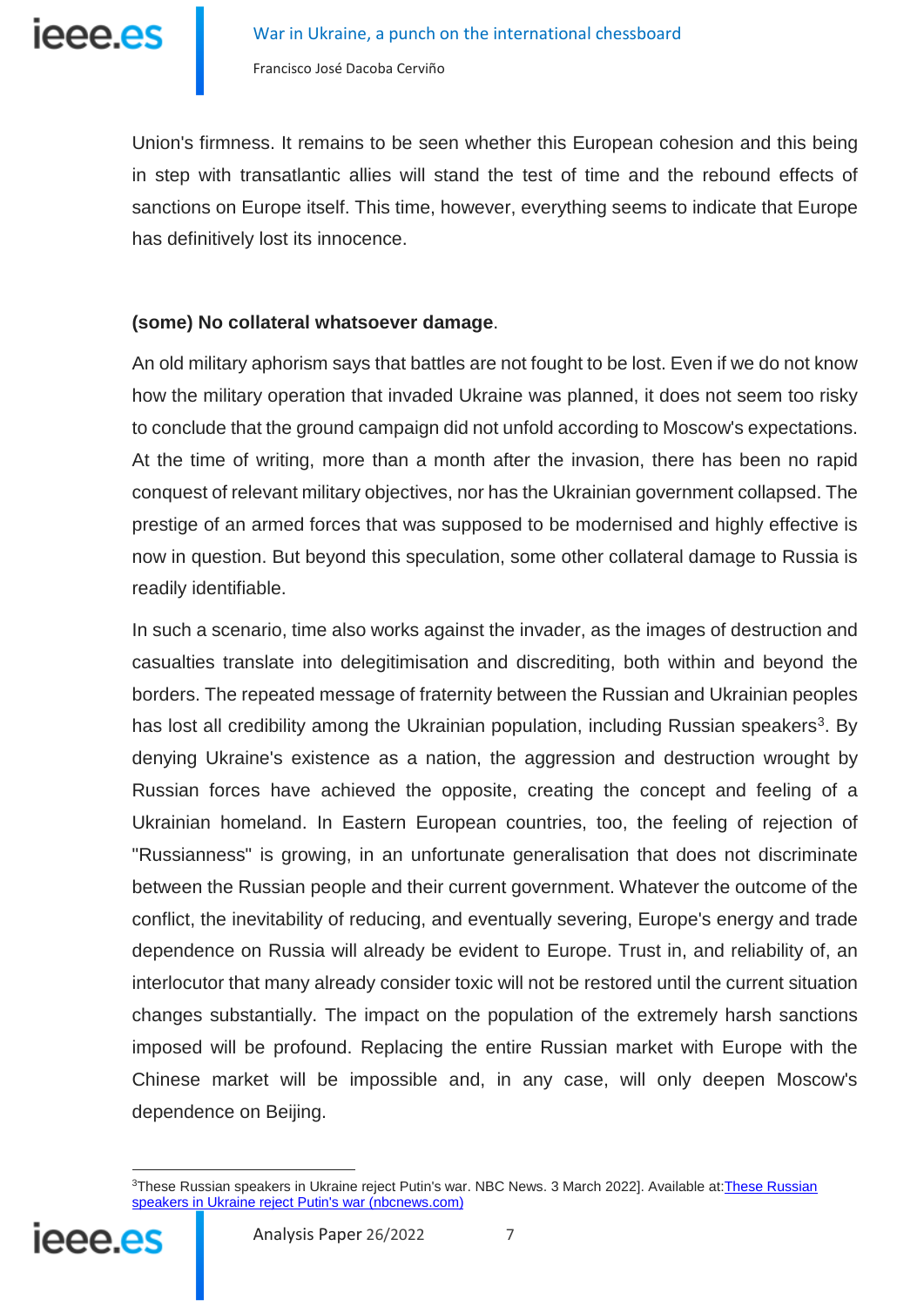In the specific field of security, so repeatedly invoked by Russia, the strengthening of transatlantic cohesion and US leadership is evident, even adding some non-allied European countries and its usual friends in Asia, especially Japan. On the eve of the Madrid summit, NATO is regaining its original *raison d'être* at a time when it was most needed, given the doubts and reticence of some allies following the US shift to the Pacific. The West, or liberal democracies, as we want to call them, finds a wonderful opportunity to revitalise itself after the disruptive Trump administration. Europe will arm itself to the teeth to continue to confront Russian aggression: the Baltic republics, the countries of the East, Finland, Sweden, and even Ukraine. A renewed vicious cycle of military escalation in Europe.

For the West, too, there will be unintended consequences, more so for European societies than for the United States or Canada. Energy disconnection will not be easy, quick or cheap. Sanctions will have a rebound effect, and in this respect Western societies are not resilient to prolonged sacrifices. Once again, from a security perspective, it will be the Mediterranean littoral allies that will see our oft-repeated warning call on the situation on the southern flank once again displaced by the urgency and gravity of the crisis on the eastern flank, which is indisputable<sup>4</sup>. Europe's good intentions to strengthen its own military profile, contained in the recently approved Strategic Compass<sup>[5](#page-7-1)</sup>, will be, more than ever or as always, subordinated to the absolute preponderance of NATO as the only reliable organisation, at present, to guarantee security on the old continent. The withdrawal from Afghanistan made this clear, the war in Ukraine highlights it again: Europe is far from being able to intervene militarily in demanding combat scenarios without US support.

#### **And now... how do we get out of this?**

Even if it is already too late, even if it doesn't matter, it is worth asking whether a solution would have been possible before 24 February 2022 that would have prevented this nuclear-threatening clash at the heart of the European continent. Russia's demands, so

<span id="page-7-1"></span><span id="page-7-0"></span><sup>5</sup> A Strategic Compass for strengthening EU security and defence in the next decade. European Council, 21/March/2022. Available at[: https://www.consilium.europa.eu/es/press/press-releases/2022/03/21/a-strategic](https://www.consilium.europa.eu/es/press/press-releases/2022/03/21/a-strategic-compass-for-a-stronger-eu-security-and-defence-in-the-next-decade/)[compass-for-a-stronger-eu-security-and-defence-in-the-next-decade/](https://www.consilium.europa.eu/es/press/press-releases/2022/03/21/a-strategic-compass-for-a-stronger-eu-security-and-defence-in-the-next-decade/)



<sup>&</sup>lt;u>.</u> <sup>4</sup> For more on this see: DACOBA CERVIÑO, Francisco José. *NATO'S New Strategic Concept: THE SOUTH ALSO EXISTS*. Available in Tribuna Norteamericana. Franklin Institute:

<https://institutofranklin.net/sites/default/files/revistas/%5B2022-01/tn36-dacoba.pdf>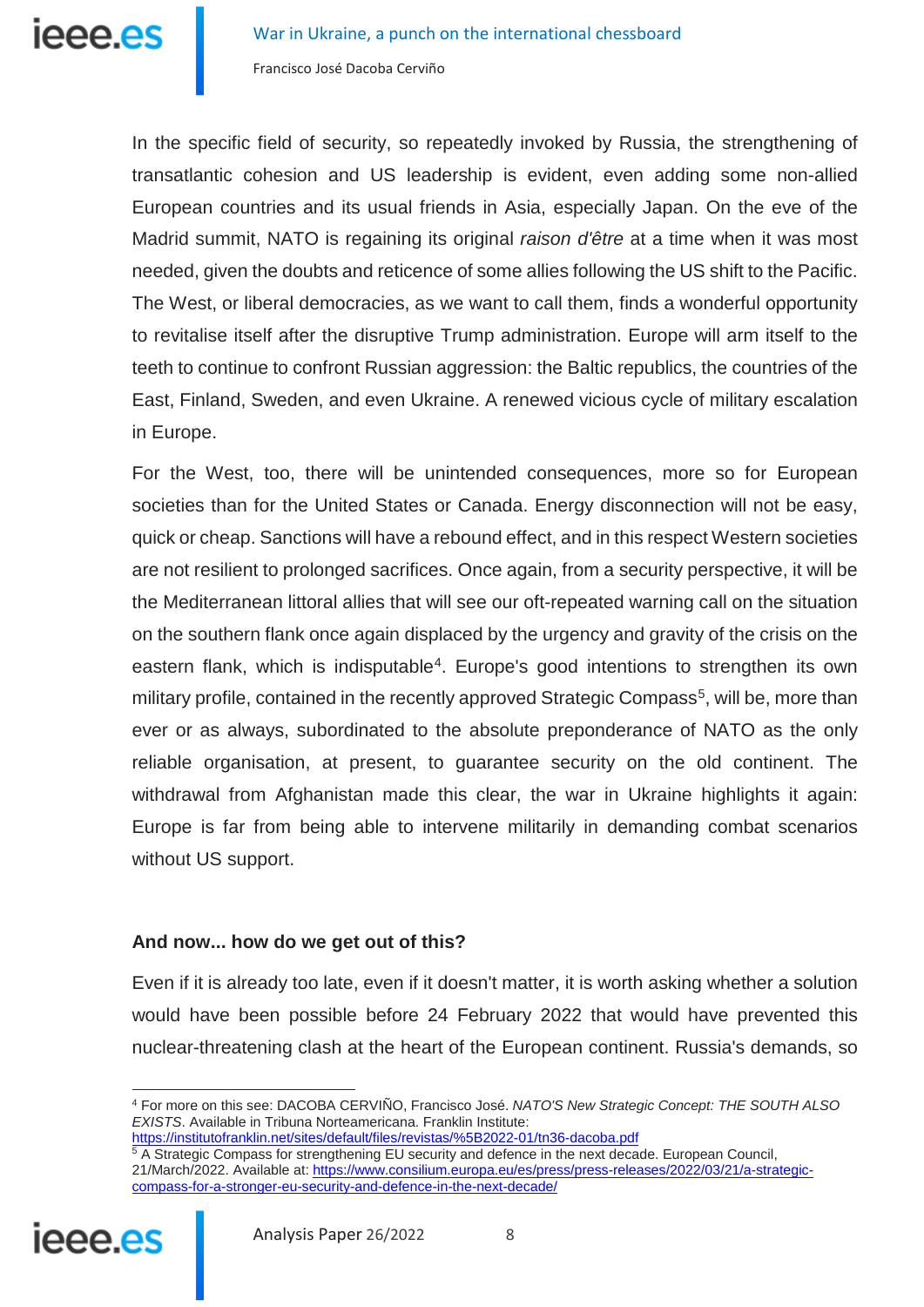

difficult to accept at face value (denial of Ukraine's right to aspire to EU and NATO membership, and military withdrawal of Alliance forces to former western confines) could have been accommodated, with concessions on both sides, in a new framework of military coexistence in Eastern Europe. Ukraine, a de facto occupied country since 2014, could not in any case join NATO for this very reason, and the re-drafting of arms limitation agreements and confidence and transparency measures, along the lines of those that could be agreed not so many decades ago, could have provided the necessary guarantees to both Russia and the allies. A European Security framework including Russia, yes, because Europe's Security is not possible without Russia; but not imposed by Russia. The military invasion of Ukraine has wrecked any possibility of a diplomatic settlement as long as military operations on the ground allow both sides to hope that they can be even partially victorious and thus gain an advantageous position at the negotiating table.

In the absence of a possible quick solution that sufficiently and definitively satisfies both sides, the war will drag on over time, with periods of greater or lesser conflict on the ground. A shaky ceasefire; no peace, no war; more war than peace. This is not good news for anyone. Having to rule out a viable and lasting peace leaves us with two bad options, either entrenched and recurrent confrontation or, much worse, an escalation for which the possibility of resorting to nuclear weapons has already been announced. In either case, an unlimited number of scenarios open up, the only variable being the intensity of the crisis.

The ongoing talks in Turkey will have to solve an unsolvable sudoku. The most difficult issue on the table is to define what is meant by the neutrality that Russia demands from Ukraine and that Ukraine would be willing to accept. But what model of neutrality, and in exchange for what? Who will guarantee the security of this nation? There is speculation about a list of countries that would include the permanent members of the UN Security Council, including Russia. This possibility is obviously not to Ukraine's liking.

Yes, certainly the issue of neutrality and security guarantees for Ukraine is the most difficult issue in these negotiations. The other, concerning its territorial integrity (Crimea and Donbas) is simply impossible.

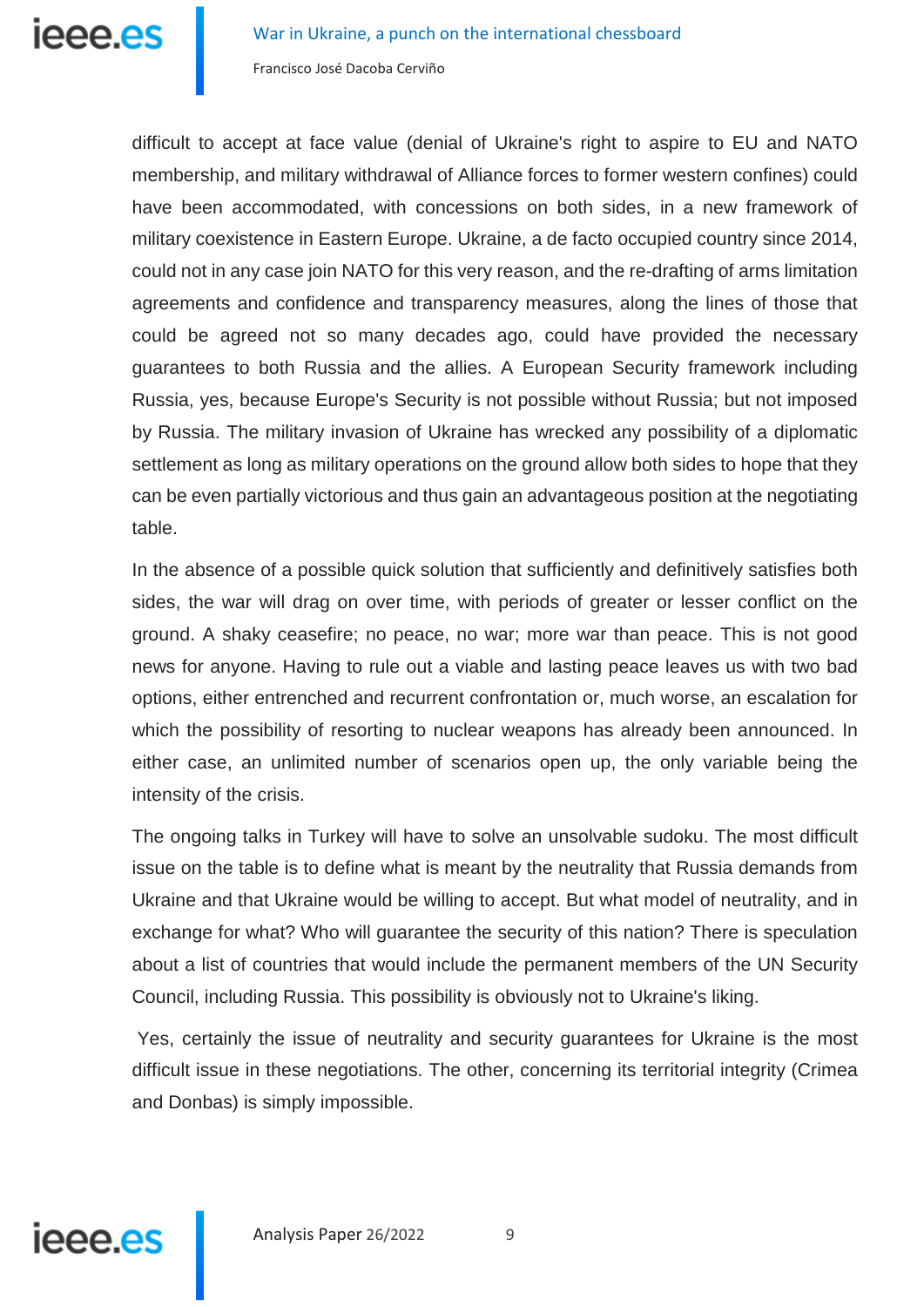

# **Conclusions**

This war in Ukraine will undoubtedly have enormous repercussions on the reconfiguration of the international order that had already been developing since China and Russia, reeling from their respective humiliations, had decided to challenge Western multilateralism and US hegemony. But it is, at the same time, another chapter in the *Great Powers Competitio[n6](#page-9-0)*, which reproduces the tension between the United States and the tandem of China and Russia in other parts of the world: in the Pacific, in the Middle East, in the Maghreb and the Sahel...

The bitterness in each other's positions accelerates the transition of the multilateral international order towards a multipolar world, but with a clear tendency towards a new bipolarity shaped around two blocs, that of the liberal democracies and that led by the revisionist giants, especially China. The other actors, medium and small powers, will be forced, much to their regret, to take sides, to align themselves with one of these poles, as opposed to the other. Multilateral meeting forums are fading away. The UN, with its inane performance in this war, will continue to be paralysed by Russia's veto in the Security Council. The G-7 will no longer be the G-8 that had Russia sitting at the top table. The G20 will not be operational again until the landscape changes radically, if ever, and along the path of détente. Nor do trade, climate or arms control agreements have a clear horizon in the current circumstances.

The coordinated and forceful reaction of the Allies to the invasion has been positively surprising. But it will not be easy to maintain it indefinitely. The interests of Americans and Europeans, as well as the repercussions of the war for both, are not the same. Neither is the desired end state: for the United States, the maintenance of its global hegemony; for Europe, finding a *modus vivendi* with Russia, and not only because of the energy issue.

Whatever happens, channels of communication with Russia must first be reopened and then maintained in order to put a definitive end to the war. Then it will be time to address the new security framework for Europe, Helsinki 2.0. A new version, but with the same inalienable principles contained in the 1975 Final Act: respect for the sovereignty of nations and the integrity of borders, among others. New Security Framework for Europe with Russia, not against Russia. With the United States, not outside the United States.

<span id="page-9-0"></span> $\overline{a}$ <sup>6</sup> Bad Idea: "Great Power Competition" Terminology. CSIS. Available at[: https://defense360.csis.org/bad-idea-great](https://defense360.csis.org/bad-idea-great-power-competition-terminology/)[power-competition-terminology/](https://defense360.csis.org/bad-idea-great-power-competition-terminology/)